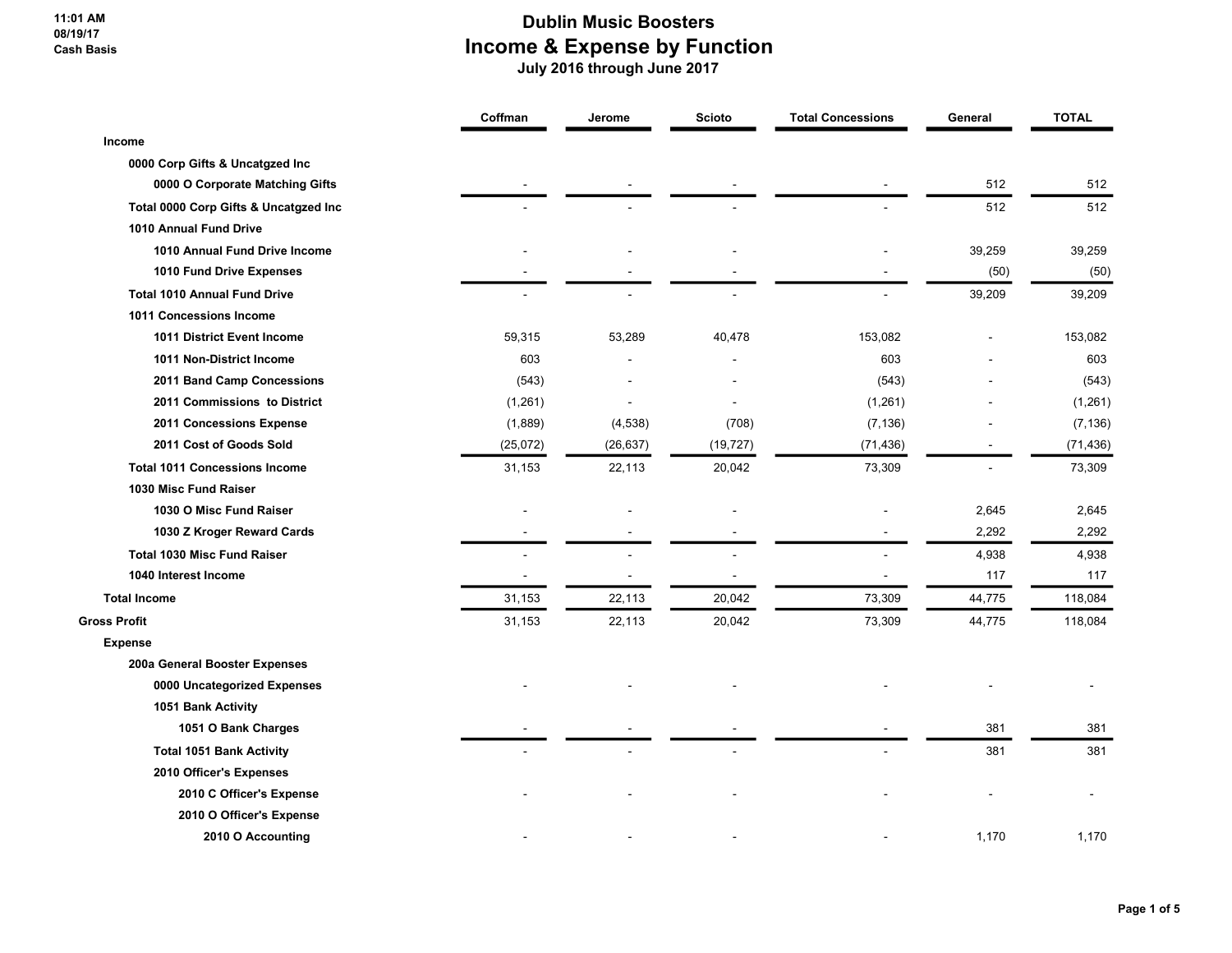|                                            | Coffman | Jerome | <b>Scioto</b> | <b>Total Concessions</b> | General | <b>TOTAL</b> |
|--------------------------------------------|---------|--------|---------------|--------------------------|---------|--------------|
| 2010 O Insurance                           |         |        |               |                          | 234     | 234          |
| 2010 O Officer's Expense - Other           |         |        |               |                          | 548     | 548          |
| Total 2010 O Officer's Expense             |         |        |               |                          | 1,952   | 1,952        |
| <b>Total 2010 Officer's Expenses</b>       |         |        |               |                          | 1,952   | 1,952        |
| 2020 Communications                        |         |        |               |                          |         |              |
| 2020 C Communications                      |         |        |               |                          |         |              |
| 2020 J Communications                      |         |        |               |                          |         |              |
| 2020 O Communications                      |         |        |               |                          | 1,200   | 1,200        |
| 2020 S Communications                      |         |        |               |                          | ÷,      | $\mathbf{r}$ |
| <b>Total 2020 Communications</b>           |         |        |               |                          | 1,200   | 1,200        |
| 2030 Memorial Scholarship                  |         |        |               |                          |         |              |
| 2030 C Memorial Scholarship                |         |        |               |                          | 1,000   | 1,000        |
| 2030 J Memorial Scholarship                |         |        |               |                          | 1,000   | 1,000        |
| 2030 S Memorial Scholarship                |         |        |               |                          | 1,000   | 1,000        |
| 2030 Memorial Scholarship - Other          |         |        |               |                          | 900     | 900          |
| <b>Total 2030 Memorial Scholarship</b>     |         |        |               |                          | 3,900   | 3,900        |
| <b>Total 200a General Booster Expenses</b> |         |        |               |                          | 7,433   | 7,433        |
| 200b Choir, Orchestra & MS                 |         |        |               |                          |         |              |
| 2041 Awards - Vocal HS                     |         |        |               |                          |         |              |
| 2041 C Awards Vocal HS                     |         |        |               |                          | 500     | 500          |
| 2041 J Awards Vocal HS                     |         |        |               |                          | 520     | 520          |
| 2041 S Awards Vocal HS                     |         |        |               |                          | 322     | 322          |
| Total 2041 Awards - Vocal HS               |         |        |               |                          | 1,342   | 1,342        |
| 2050 Elementary Music                      |         |        |               |                          | 2,411   | 2,411        |
| 2060 Middle School Awards                  |         |        |               |                          | 495     | 495          |
| 2065 Middle School Honors Fest             |         |        |               |                          | 500     | 500          |
| 2070 Middle School Music                   |         |        |               |                          | 6,574   | 6,574        |
| 2090 Clinics Choral                        |         |        |               |                          |         |              |
| 2090 C Clinics Choral                      |         |        |               |                          | 500     | 500          |
| 2090 J Clinics Choral                      |         |        |               |                          | 500     | 500          |
| <b>Total 2090 Clinics Choral</b>           |         |        |               |                          | 1,000   | 1,000        |
| 2094 Clinics Orchestra                     |         |        |               |                          |         |              |
| 2094 C Clinics Orchestra                   |         |        |               |                          | 375     | 375          |
|                                            |         |        |               |                          |         |              |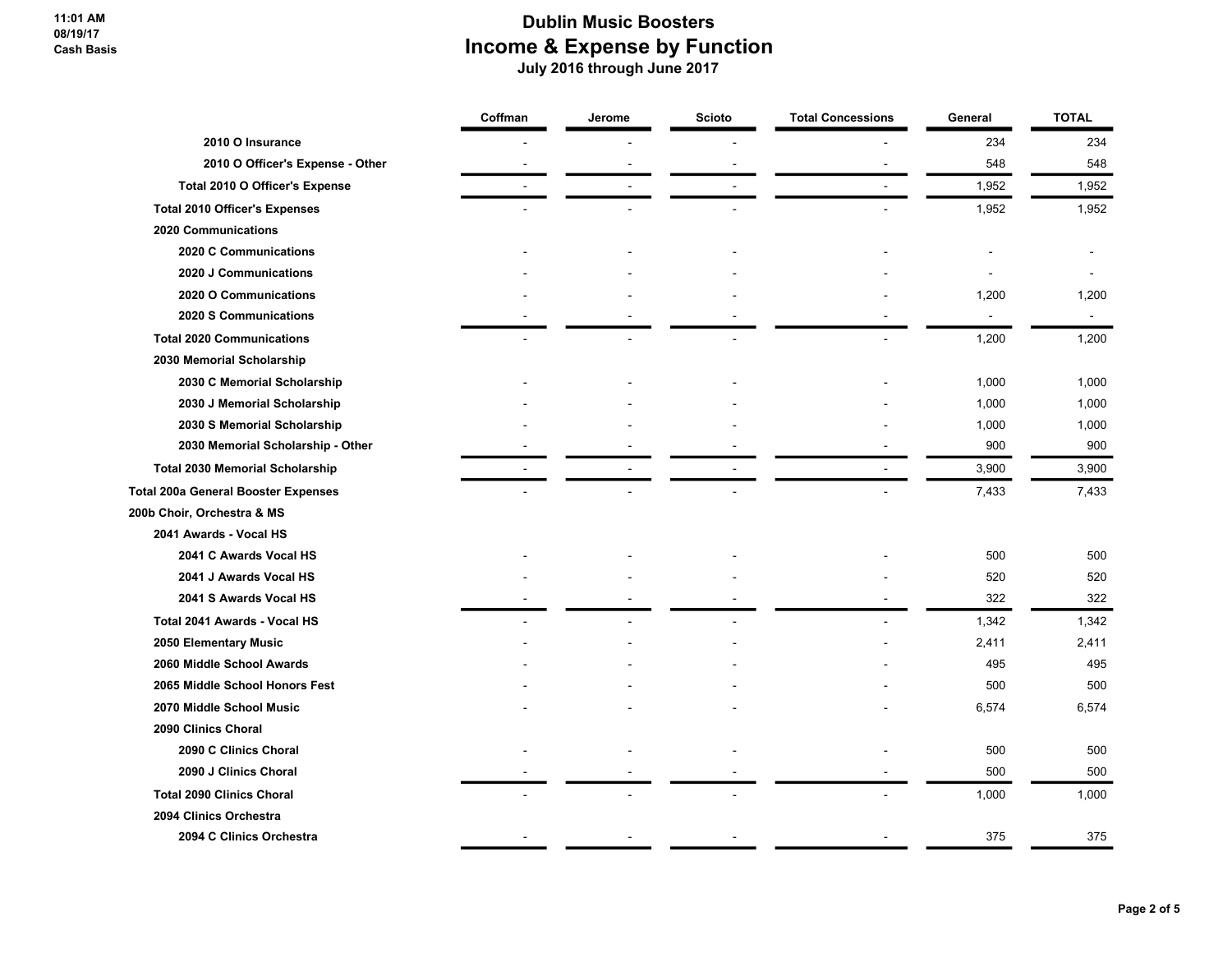|                                              | Coffman | Jerome | <b>Scioto</b> | <b>Total Concessions</b> | General | <b>TOTAL</b> |
|----------------------------------------------|---------|--------|---------------|--------------------------|---------|--------------|
| <b>Total 2094 Clinics Orchestra</b>          |         |        |               |                          | 375     | 375          |
| 2100 Choral Accessories                      |         |        |               |                          |         |              |
| 2100 C Choral Accessories                    |         |        |               |                          | 500     | 500          |
| 2100 J Choral Accessories                    |         |        |               |                          | 706     | 706          |
| 2100 S Choral Accessories                    |         |        |               |                          | 577     | 577          |
| <b>Total 2100 Choral Accessories</b>         |         |        |               |                          | 1,783   | 1,783        |
| 2101 Orchestra Accessories                   |         |        |               |                          |         |              |
| 2101 C Orchestra Accessories                 |         |        |               |                          | 851     | 851          |
| 2101 J Orchestra Accessories                 |         |        |               |                          | 1,008   | 1,008        |
| 2101 S Orchestra Accessories                 |         |        |               |                          | 752     | 752          |
| <b>Total 2101 Orchestra Accessories</b>      |         |        |               | $\blacksquare$           | 2,611   | 2,611        |
| Total 200b Choir, Orchestra & MS             |         |        |               |                          | 17,092  | 17,092       |
| 200c HS Band Fixed Exp                       |         |        |               |                          |         |              |
| 2031 Field Cmder Scholarships                |         |        |               |                          |         |              |
| 2031 C Scholarships                          |         |        |               |                          | 900     | 900          |
| 2031 J Scholarships                          |         |        |               |                          | 800     | 800          |
| <b>Total 2031 Field Cmder Scholarships</b>   |         |        |               |                          | 1,700   | 1,700        |
| 2110 Transportation Maintenance              |         |        |               |                          |         |              |
| 2110 C Transportation Maint                  |         |        |               |                          | 8       | 8            |
| 2110 J Transportation Maint                  |         |        |               |                          | 187     | 187          |
| <b>Total 2110 Transportation Maintenance</b> |         |        |               |                          | 196     | 196          |
| 2120 MarchingBand Show Design                |         |        |               |                          |         |              |
| 2120 C Marching BandShow Design              |         |        |               |                          | 13,023  | 13,023       |
| 2120 J Marching BandShow Design              |         |        |               |                          | 10,849  | 10,849       |
| 2120 S Marching BandShow Design              |         |        |               |                          | 4,758   | 4,758        |
| <b>Total 2120 MarchingBand Show Design</b>   |         |        |               | $\overline{a}$           | 28,630  | 28,630       |
| <b>Total 200c HS Band Fixed Exp</b>          |         |        |               |                          | 30,526  | 30,526       |
| 200d Band Variable Expenses                  |         |        |               |                          |         |              |
| 2040 Awards - Instrumental HS                |         |        |               |                          |         |              |
| 2040 C Awards Instrumental HS                |         |        |               |                          | 834     | 834          |
| 2040 J Awards Instrumental HS                |         |        |               |                          | 2,051   | 2,051        |
| 2040 S Awards Instrumental HS                |         |        |               |                          | 606     | 606          |
| Total 2040 Awards - Instrumental HS          |         |        |               |                          | 3,491   | 3,491        |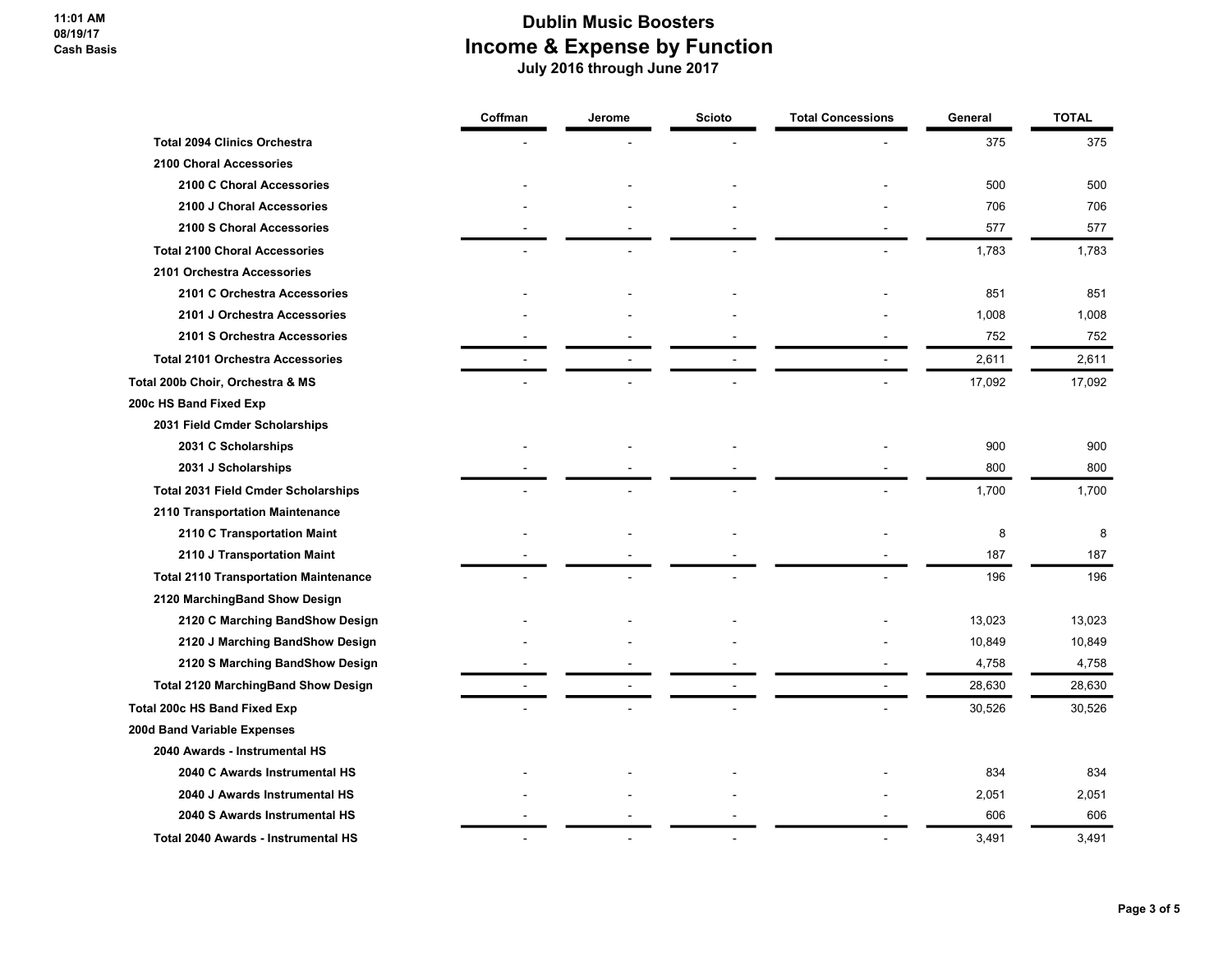11:01 AM 08/19/17 Cash Basis

|                                           | Coffman | Jerome | <b>Scioto</b> | <b>Total Concessions</b> | General | <b>TOTAL</b> |
|-------------------------------------------|---------|--------|---------------|--------------------------|---------|--------------|
| 2080 Repair / Replacement                 |         |        |               |                          |         |              |
| 2080 C Repair/Replacement                 |         |        |               |                          | 2,355   | 2,355        |
| 2080 J Repair/Replacement                 |         |        |               |                          | 2,558   | 2,558        |
| 2080 S Repair/Replacement                 |         |        |               |                          | 2,022   | 2,022        |
| Total 2080 Repair / Replacement           |         |        |               |                          | 6,935   | 6,935        |
| 2081 Percussion                           |         |        |               |                          |         |              |
| 2081 C Percussion                         |         |        |               |                          | 1,294   | 1,294        |
| 2081 J Percussion                         |         |        |               |                          | 2,991   | 2,991        |
| 2081 S Percussion                         |         |        |               |                          | 5,474   | 5,474        |
| <b>Total 2081 Percussion</b>              |         |        |               |                          | 9,759   | 9,759        |
| 2091 Clinics Marching Band                |         |        |               |                          |         |              |
| 2091 C Clinics Marching Band              |         |        |               |                          | 1,575   | 1,575        |
| 2091 S Clinics Marching Band              |         |        |               |                          | 1,000   | 1,000        |
| <b>Total 2091 Clinics Marching Band</b>   |         |        |               |                          | 2,575   | 2,575        |
| 2092 Clinics Flag Corps                   |         |        |               |                          |         |              |
| 2092 C Clinics Flag Corps                 |         |        |               |                          | 3,185   | 3,185        |
| 2092 S Clinics Flag Corps                 |         |        |               |                          | 1,500   | 1,500        |
| <b>Total 2092 Clinics Flag Corps</b>      |         |        |               |                          | 4,685   | 4,685        |
| 2093 Clinics Concert Band                 |         |        |               |                          |         |              |
| 2093 C Cinics Concert Band                |         |        |               |                          | 450     | 450          |
| 2093 J Clnics Concert Band                |         |        |               |                          | 475     | 475          |
| <b>Total 2093 Clinics Concert Band</b>    |         |        |               |                          | 925     | 925          |
| 2095 Clinics Jazz                         |         |        |               |                          |         |              |
| 2095 C Clinics Jazz                       |         |        |               |                          | 396     | 396          |
| <b>Total 2095 Clinics Jazz</b>            |         |        |               |                          | 396     | 396          |
| 2102 Color Guard Accessories              |         |        |               |                          |         |              |
| 2102 C Color Guard Accessories            |         |        |               |                          | 3,504   | 3,504        |
| 2102 J Color Guard Accessories            |         |        |               |                          | 5,381   | 5,381        |
| 2102 S Color Guard Accessories            |         |        |               |                          | 2,163   | 2,163        |
| <b>Total 2102 Color Guard Accessories</b> |         |        |               |                          | 11,048  | 11,048       |
| 2103 Marching Band Accessories            |         |        |               |                          |         |              |
| 2103 C Marching Accessories               |         |        |               |                          | 4,160   | 4,160        |
| 2103 J Marching Accessories               |         |        |               |                          | 4,455   | 4,455        |